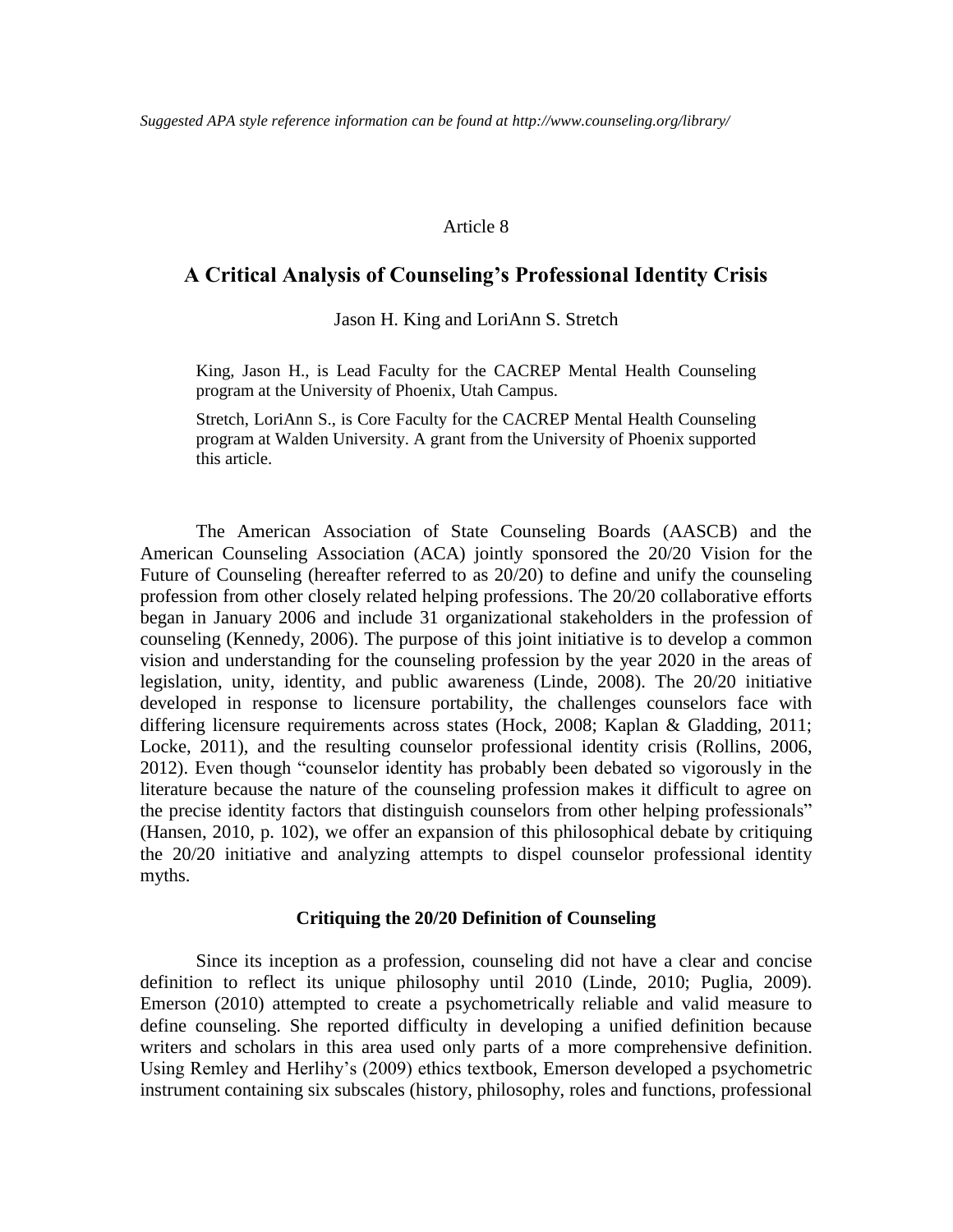pride, professional engagement, and ethics) and randomly selected ACA and American School Counselor Association (ASCA) members to participate in the study. Based on participant responses and statistical analysis, Emerson could not develop an empirical definition of counseling. Results indicated that significant group differences regarding professional identity and a definition of counseling existed on some factors, leading Emerson to ask if counseling lacked a collective identity or was experiencing fluidity of identity, as proposed earlier by Gale and Austin (2003).

Emerson (2010) suggested the use of a Delphi method to solidify a counseling definition. The 20/20 delegation used Delphi-based procedures to obtain key concepts from various counseling association leaders to develop a consensus definition of counseling (Rollins, 2010). Significant differences exist between the 2010 definition of counseling (a professional relationship that empowers diverse individuals, families, and groups to accomplish mental health, wellness, education, and career goals; Rollins, 2010) and the 1997 definition of counseling (the application of mental health, psychological, or human development principles, through cognitive, affective, behavioral or systemic intervention strategies, that address wellness, personal growth, or career development, as well as pathology; ACA, 1997). The 2010 definition of counseling removed the words: *human development*, *personal growth*, *pathology*, *cognitive*, *affective*, *behavioral*, and *systemic*. The definition added the words: *empowers*, *diverse*, *individuals*, *families*, *groups*, and *education*. Both the 1997 and the 2010 definitions of counseling contain the words *mental health*, *wellness*, and *career*.

In a discussion about counselor professional identity and counselor diagnosis of client pathology, Eriksen and Kress (2006) and Guindon (2010) noted the values inherent in counseling. The first of these was growth and development, including optimal mental health and wellness. While unknown if the 20/20 delegates assumed *growth and development* into the words *mental health* and *wellness*, the 2010 definition of counseling no longer directly promotes growth and development—a fundamental counseling value that distinguishes counselors from psychologists, marriage and family therapists, and social workers (King, 2012). The second value Eriksen and Kress discussed was contextual focus. Attention to multicultural competence, social influences, family perspectives, environmental factors, and individuals with less power than dominant cultural groups is core to counselor professional identity. The 2010 definition of counseling captures these concepts.

Eriksen and Kress (2006) then discussed values inherent in the current diagnostic system of pathology. Psychopathology and diagnosis is unique to the medical or psychiatric model that focuses on a person's cognitions, affect, or behavior (Guindon, 2010). The 20/20 decision to remove the words *pathology*, *cognitive*, *affective*, and *behavioral*, terms prominently used in psychology (Zlotlow, Nelson, & Peterson, 2011), is congruent with the counseling-based literature advocating use of a wellness model instead of a medical model (Myers & Sweeney, 2008).

Gibson, Dollarhide, and Moss's (2010) grounded theory study into professional identity construction validated the addition of the words *empowers* and *diverse* to the 2010 definition of counseling. We assume the word *empowers* encompasses the emerging social justice advocacy paradigm in counseling and that the word *diverse* includes multicultural counseling competencies (Crethar, Rivera, & Nash, 2008; Ratts, 2011). While the word *diverse* is found in the social and cultural diversity core curriculum for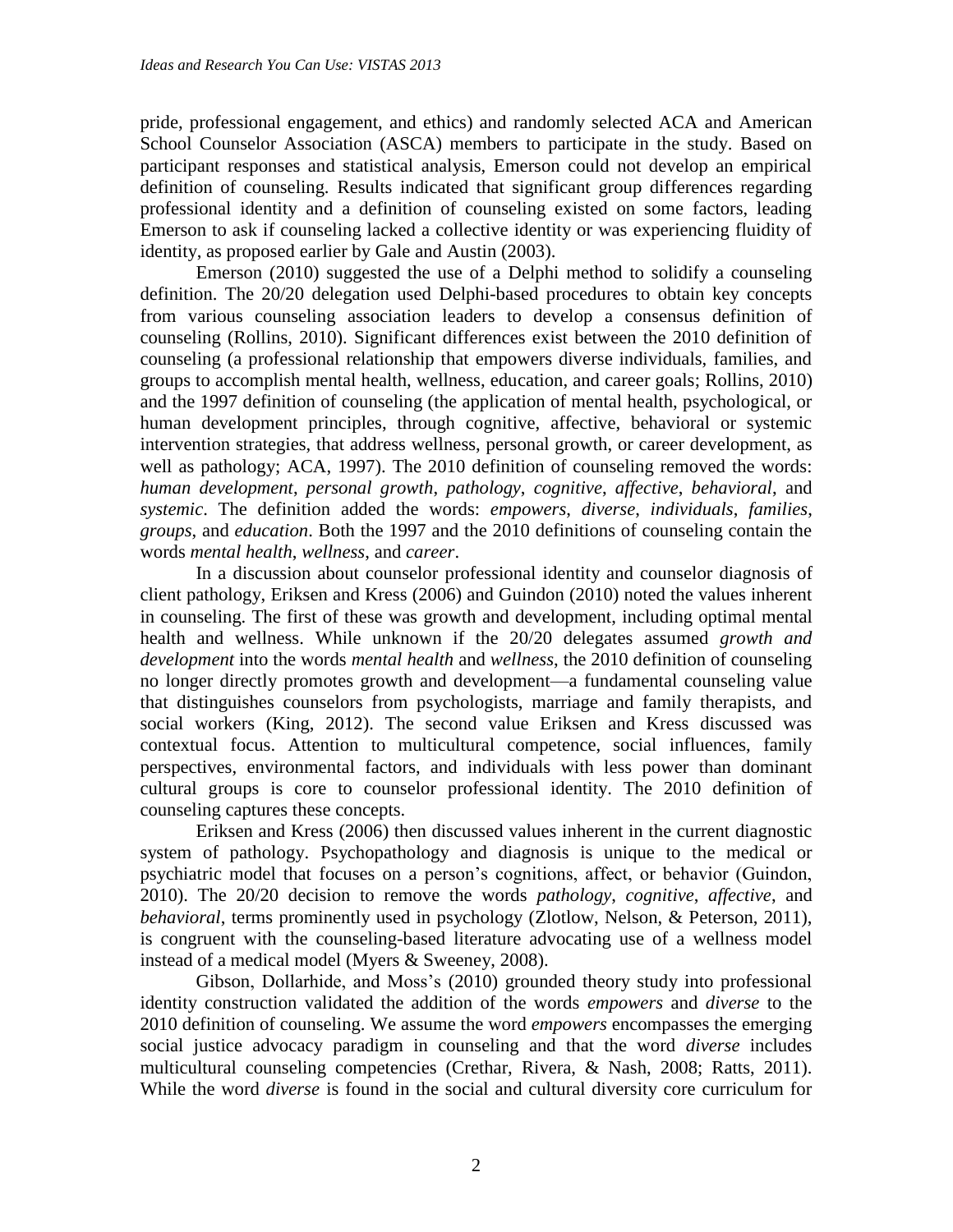counselor education (CACREP, 2009), the word *empower* is not core to counselor education. Yet, the terms *diversity* and *advocacy* are used not only in the CACREP common core curriculum, but they also appear as key domains in each of the counseling specializations (addiction, career, clinical mental health, marriage/couple/and family, school, student affairs and college, and counselor education and supervision).

The word *families* in the 2010 definition of counseling may replace *systemic* in the 1997 definition of counseling, while addition of the words *individuals* and *groups* is consistent with the CACREP (2009) common core curriculum of helping professions and group counseling. Finally, the addition of the word *education* in the 2010 definition of counseling may be an attempt to include school counselors under the umbrella of counseling as a single profession with specialties, rather than distinct professions united in a common cause (Canfield, 2008).

These changes between the 1997 and the 2010 definition of counseling are characteristic of identity searching, a process of elimination, and an effort for personal, occupational, and political understanding. Such efforts reinforce the counselor professional identity crisis and are characteristic of Erikson's developmental stage of identity versus identity diffusion (Feldman, 2008). In addition to formulating a counseling definition, the 20/20 delegates have also struggled with resolving myths about the profession.

#### **Validation of Counselor Professional Identity Myths**

The ACA's Chief Professional Officer, David Kaplan, noted that 20/20 delegate conversation and debate have focused on counselor professional identity. He believed that four myths were impeding a unified counselor professional identity: (a) we do not know who we are, (b) counseling specialties can be considered separate professions, (c) licensure defines the profession of counseling, and (d) counseling's historical roots are passé and inhibit moving forward (Kaplan, 2006). The next section reviews these myths in detail with a corresponding critique based on the current literature.

#### **Professional Identity Myth 1: We Do Not Know Who We Are**

According to Kaplan (2006), counselors know who they are because the CACREP *Standards* and the National Certified Counselor (NCC) credential from the National Board for Certified Counselors (NBCC) define counselors. Canfield (2008) and Long and McCaskill (2010) agreed with this statement on the basis that national certification assists with lobbying power, state-to-state portability, counselor marketability, international involvement, access to low-cost liability insurance, and promotion of a peer reviewed journal publication. On the other hand, a critical analysis of this position reveals five logical inconsistencies.

**Logical Inconsistency 1.** A comparison between the 2001 and 2009 CACREP *Standards* reveals significant changes within the Professional Identity domain. These changes indicate an evolving and changing concept that lacks stability and is typical of Erikson's adolescent identity diffusion stage of development. For example, the 2001 *Standards* listed Professional Identity as one of the eight common core curriculum; whereas, the 2009 *Standards* broadened the concept of Professional Identity to include all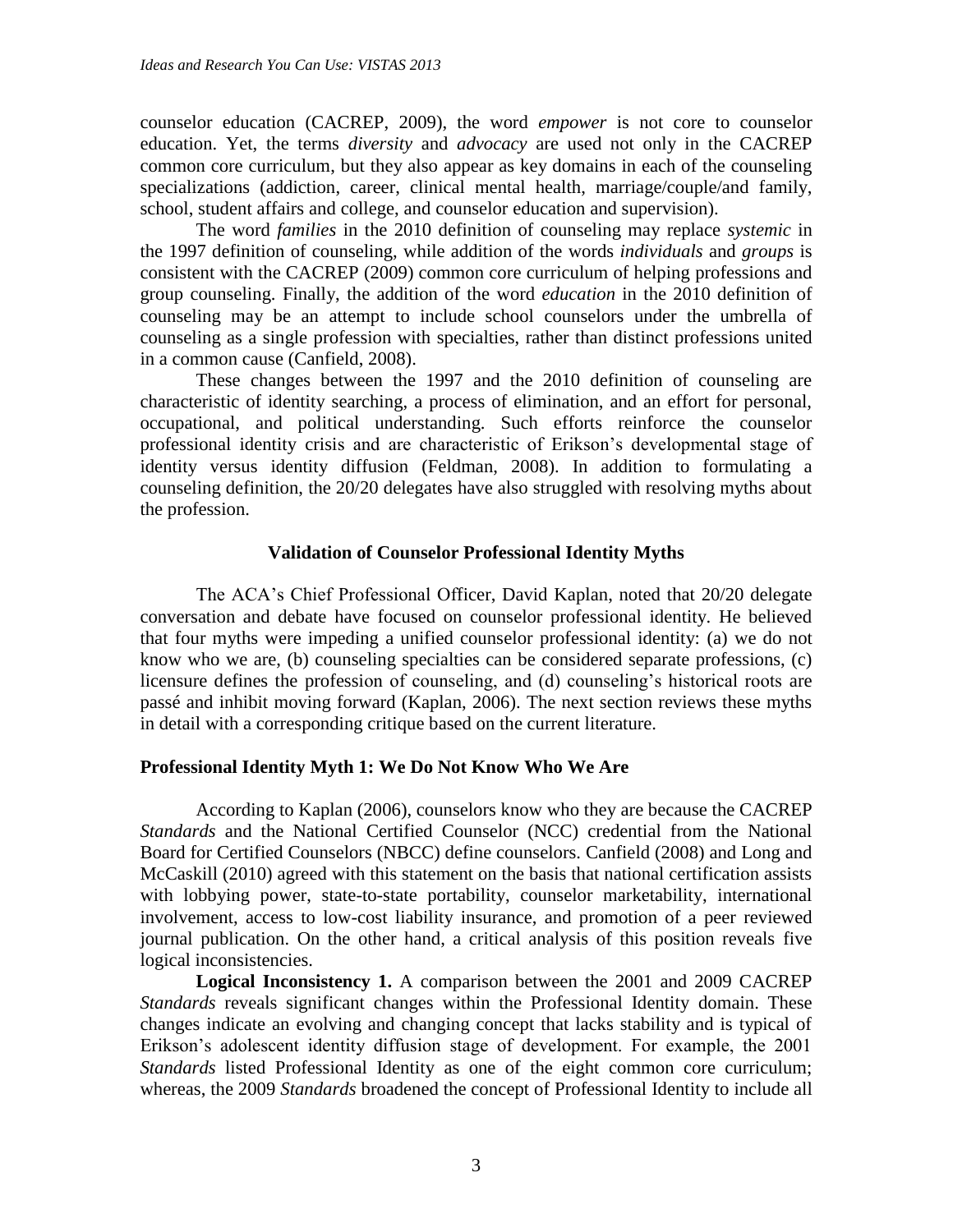eight common core curriculum regardless of counselor work setting or specialization (Urofsky, Bobby, & Pope, 2009).

**Logical Inconsistency 2.** The CACREP specializations are confusing, duplicative, and dilute a unified professional identity (Fong, 1990; Hendricks, 2008; Rollins, 2006). This creates an intraprofessional identity crisis. According to Granello and Young (2012) and Sweeney (1995), the counseling profession has yet to answer if it is one profession with specialties or many separate specialties with commonalties. Counselors may experience identity confusion and weakening of a common vision because of diverse specialty credentialing (Hartley, Ziller, Lambert, Loux, & Bird, 2002; Locke, 2012; Myers, Sweeney, & White, 2002; Remley & Herlihy, 2009). The CACREP specialization standards fragment the counseling profession by requiring a range of credit hours (48 or 60), different supervision hours (600 or 900), and various training foci (Altekruse, Harris, & Brandt, 2001; CACREP, 2009; Sweeney, 1995). In contrast, clinical psychology, counseling psychology, and school psychology specializations have education and training requirements that are consistent (Resnick, 1997; Zlotlow et al., 2011); and the marriage and family therapy and social work professions have no specializations thereby creating a unified professional identity for those professions.

In the United States, the professions of psychology, marriage and family therapy, and social work each have one ethical code. In contrast, the profession of counseling and each of the CACREP specializations have multiple ethical codes that compete with and contradict each other (Neukrug & Remley, 2009). For example, a counselor can simultaneously be a member of ACA, a member of ASCA, and board certified through NBCC, requiring adherence to three distinct ethical codes (Hodges, 2011). Individuals receiving a master's degree in counseling with the CACREP specializations in mental health counseling or marriage/couple/family counseling each have independent ethical codes.

The confusion over counseling specialist identities is evident in the shifting credentials CACREP offers. The 2009 CACREP *Standards* reflect a continuing identity crisis with removal of some specialties (community and gerontological), merger of some specialties (college and student affairs), addition of a specialty (addiction), and name enhancement of a specialty (mental health). An additional argument of identity confusion promoted by the CACREP *Standards* is the specialization in marriage/couple/family counseling (Kleist, 2008). A counseling student may receive this CACREP specialty graduate training, become licensed as a professional counselor, join membership in the ACA division of International Association of Marriage and Family Counselors (IAMFC), adhere to the ACA and the IAMFC ethical codes, and engage in the practice of marriage, couple, and family counseling (Southern, Smith, & Oliver, 2005). The confusion exists in distinguishing this professional identity from an individual who graduates from a Commission on Accreditation for Marriage and Family Therapy Education (COAMFTE) program, is licensed as a marriage and family therapist, is member of the AAMFT, and adheres to the AAMFT ethical code (Everett, 1990; Gaskell & Leadbetter, 2009).

Pistole and Roberts (2002) and Gale and Austin (2003) debated whether mental health counseling is a distinct occupation from professional counseling or a specialty of professional counseling. In the second edition of the seminal work, *Foundations of Mental Health Counseling*, Palmo (1996) reviewed the history and identity of mental health counseling. In the third edition (2006), he replaced the chapter title and text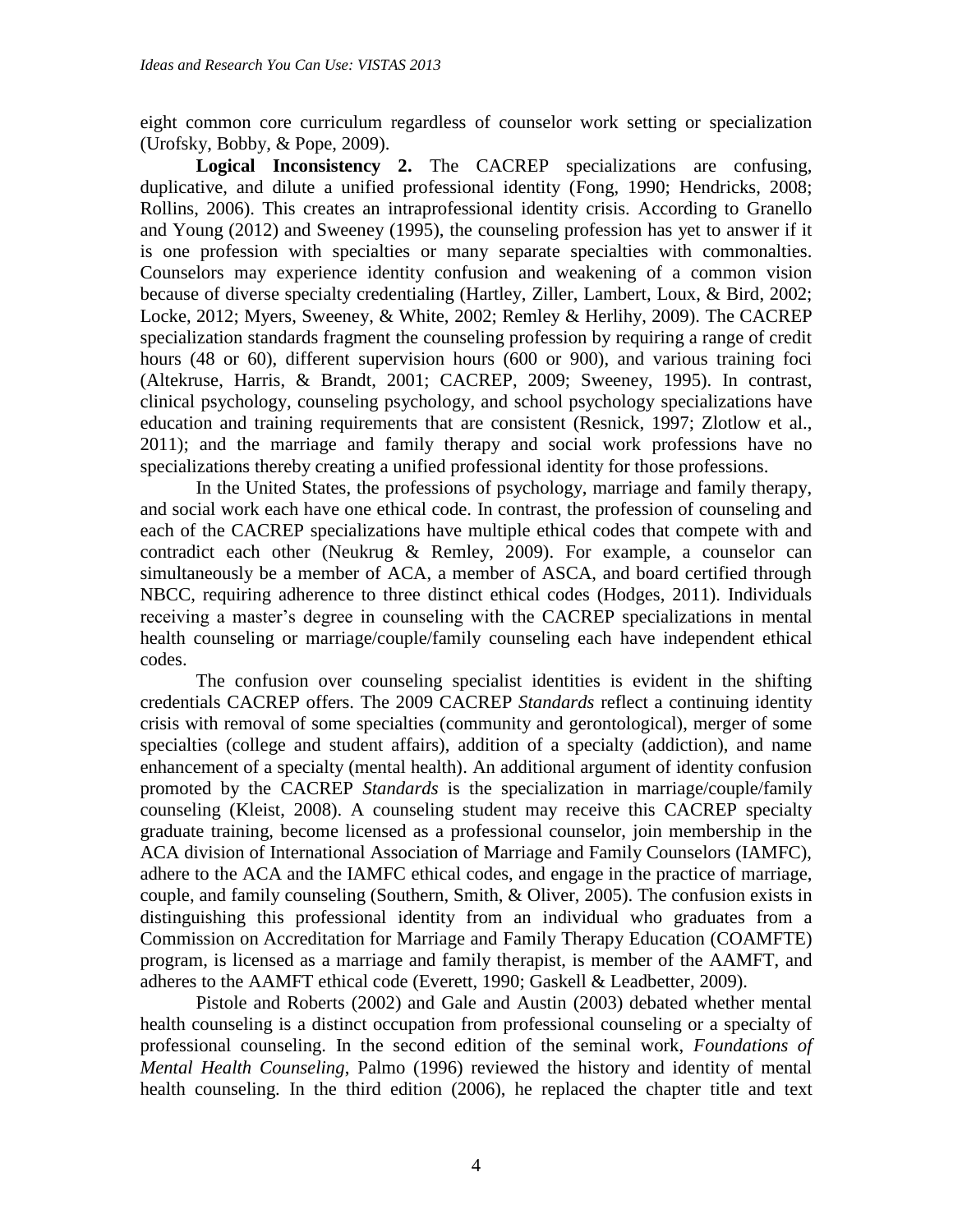discussion with the words professional counseling. In Gerig's (2007) *Mental Health and Community Counseling Foundations*, he referred to Licensed Mental Health or Professional Counselors throughout the text, with a preference for the term mental health counseling when referring to general professional identity because both professions provide a similar range of services. This changing taxonomy highlights counselor professional identify diffusion (Pistole & Roberts, 2002) and is inconsistent with prior statements from counseling professionals who insist that mental health counseling is distinct from professional counseling (Fong, 1990; Palmo, 1986, 1990). In summary, counseling's various specialties create fragmentation by establishing themselves as independent professions (MacCluskie, 2011; Remley & Herlihy, 2009).

**Logical Inconsistency 3.** CACREP's (2009) use of the word *Related* in its title promotes the concept that other mental health disciplines are philosophically similar, if not hierarchical to counseling (Gillig & White, 2009; King, 2009). The CACREP *Standards* allow for supervision of entry-level and doctoral students by those of related professions (psychology, marriage and family therapy, and social work). Furthermore, the 2009 CACREP glossary defines a professional counselor as a person with a master's degree *closely related* to counseling. This practice allows for non-counseling-based professionals, such as counseling psychologists, to enter the counseling profession by state licensure (Cashwell, 2010). Cummins (2009) found that if a supervisor lacking a strong professional counselor identity (e.g., psychiatrist, and social worker) supports a counselor supervisee, conflicts can arise that may cause supervisees to question their counselor-based professional identity (e.g., use of the medical model and case management versus wellness). Allowance from CACREP, NBCC, and state licensing boards of psychiatrists, psychologists, marriage and family therapists, and social workers to supervise counselors-in-training contradicts Kaplan's (2006) argument that counselors are junior to no other mental health profession. This supervision practice caused Calley and Hawley (2008) and King (2010) to ask why closely related professions do not reciprocate these supervision practices.

**Logical Inconsistency 4.** CACREP and the Council on Rehabilitation Education (CORE) have failed to merge into a single accrediting entity because faculty requirements potentially harm existing programs and create concerns about counselor professional identity (Kennedy, 2007). This unsuccessful merger leaves two independent accrediting agencies and creates the perception that rehabilitation counseling is not part of the collective counselor professional identity (Hennessey, 2001; Hodges, 2011; Patterson, 2009; Rollins, 2012; Stebnicki, 2009; Sweeney, 2011). Ironically, Kaplan (as quoted in an interview with Kennedy, 2007) commented that "Having one accreditation body for graduate counseling programs would have been a major step forward in unifying the profession and would have reduced confusion for legislative bodies, prospective students and, most importantly, the public" (p. 17).

**Logical Inconsistency 5.** Certification from NBCC does not guarantee a pure counselor professional identity (as proposed by Kaplan [2006]). Through NBCC, counselors can initially receive National Certified Counselor (NCC) status and then obtain specialty credentials, such as National Certified School Counselor (NCSC), Certified Clinical Mental Health Counselor (CCMHC), or Master Addictions Counselor (MAC). Each of these credentials requires distinct graduate level coursework, supervision experience, and examination requirements. These credentials also require adherence to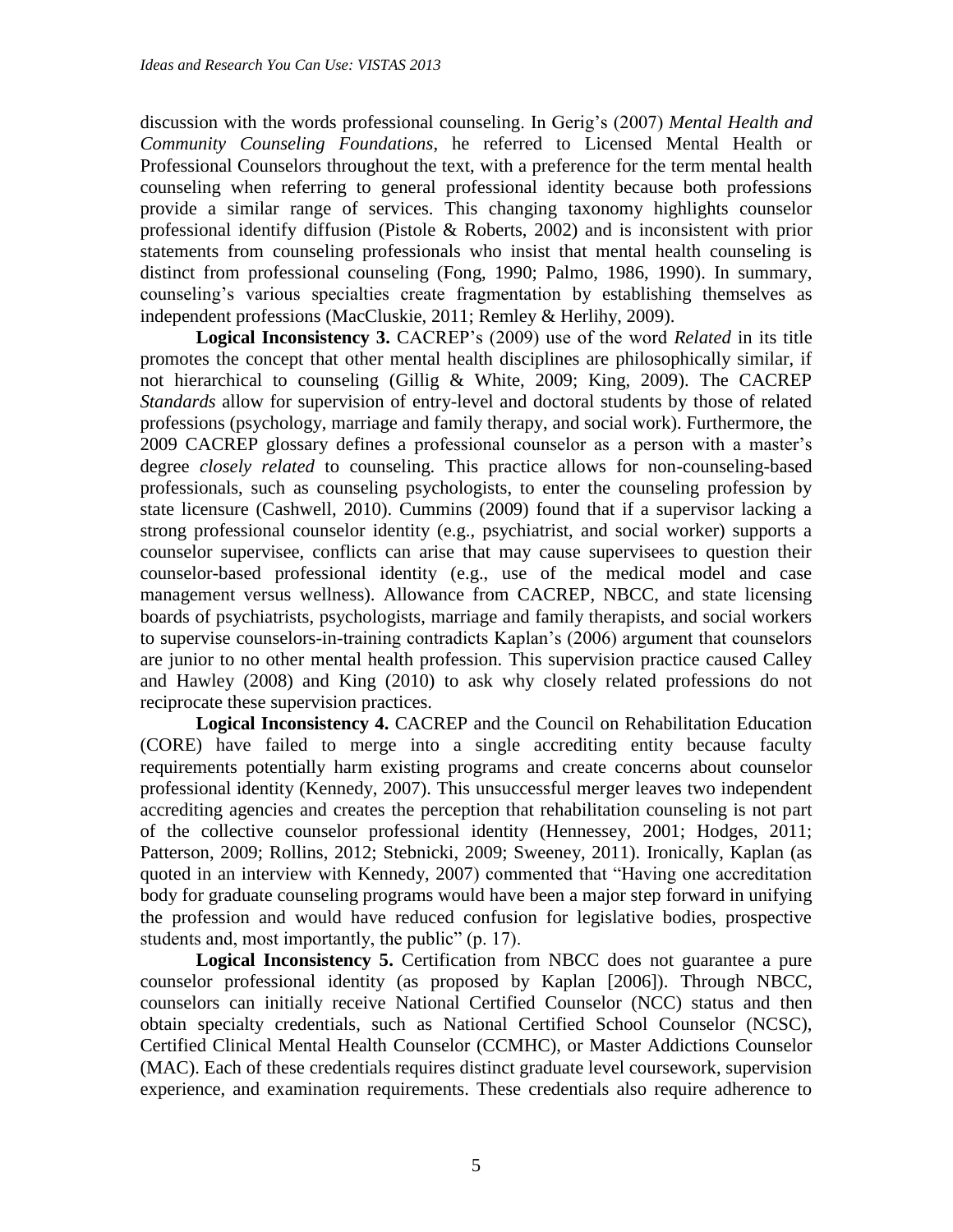the NBCC *Code of Ethics* in contrast to the ACA *Code of Ethics*, creating an intraprofessional identity conflict (Crosslin, 2006). Additionally, the NBCC offers non-CACREP counselors within the United States to apply for this credential even though significant differences exist between CACREP and non-CACREP programs regarding education courses, training practice, and clinical supervision (Hartley et al., 2002; Kennedy, 2008).

In summary, the first professional identity myth is valid because CACREP's *Standards* and NBCC's certification and supervision requirements fail to delineate a unique intraprofessional and interprofessional counseling professional identity.

# **Professional Identity Myth 2: Counseling Specialties Can Be Considered Separate Professions**

According to Kaplan (2006), membership and active participation in counseling organizations are essential to defining professional identity. Although Young (2009) claimed the ACA divisions enhance professional identity by satisfying the needs of the counseling community, some of ACA's divisions exist with independent governance structures. These include ASCA and AMHCA. Both national associations have marked tension, seem to harbor ill feelings, act out of sync, or duplicate efforts (Gerig, 2007). Although these organizations provide valuable services and resources to counselors, they each require separate payment for membership and embrace different ethical codes (Herlihy & Remley, 1995). This practice creates confusion about distinct roles, association loyalties of counselors, and struggles to establish a professional identity (Canfield, 2008; Gladding, 2008; Kraus, Kleist, & Cashwell, 2009; Logan, 2008; Neukrug & Remley, 2009; Sparks, 2008; Sweeney, 2011).

ACA, AMHCA, and ASCA have differing opinions that lead to professional splintering and diffusion (Calley & Hawley, 2008). Counselor role distinction and national recognition is evident in the historical record of AMHCA (Colangelo, 2009; Colangelo & Schaefer-Schiumo, 2009; Mears, 2006, 2007). This professional organization has championed political leadership and credentialing and it has been at the forefront of advancing the counseling profession (Weikel, Smith, & Brooks, 2006). AMHCA's pioneering efforts include advocating for clinical training, government and third-party insurance reimbursement, national certification and licensure, parity with other mental health disciplines, and focusing more on mental health issues than any other professional association (Smith & Weikel, 2006).

The United States Department of Veterans Affairs (VA) recently recognized the CACREP master's degree in mental health counseling as the only degree authorized for employment. This action excludes employment for those with a CACREP degree in career counseling, college counseling, school counseling, student affairs counseling (Barstow & Holt, 2010), and rehabilitation counseling (Lane, 2010). The Institute of Medicine only recognizes counselors working for the VA who hold the Certified Clinical Mental Health Counselor (CCMHC) credential and successfully pass the National Clinical Mental Health Counselor Examination (NCMHCE; Rollins, 2012). The CCMHC and the NCMHCE both originated with AMHCA (Messina, 1985). Pistole and Roberts (2002) advocated that counselors obtain the CCMHC credential to support their professional identity, and Pistole (2001) established the important role of education,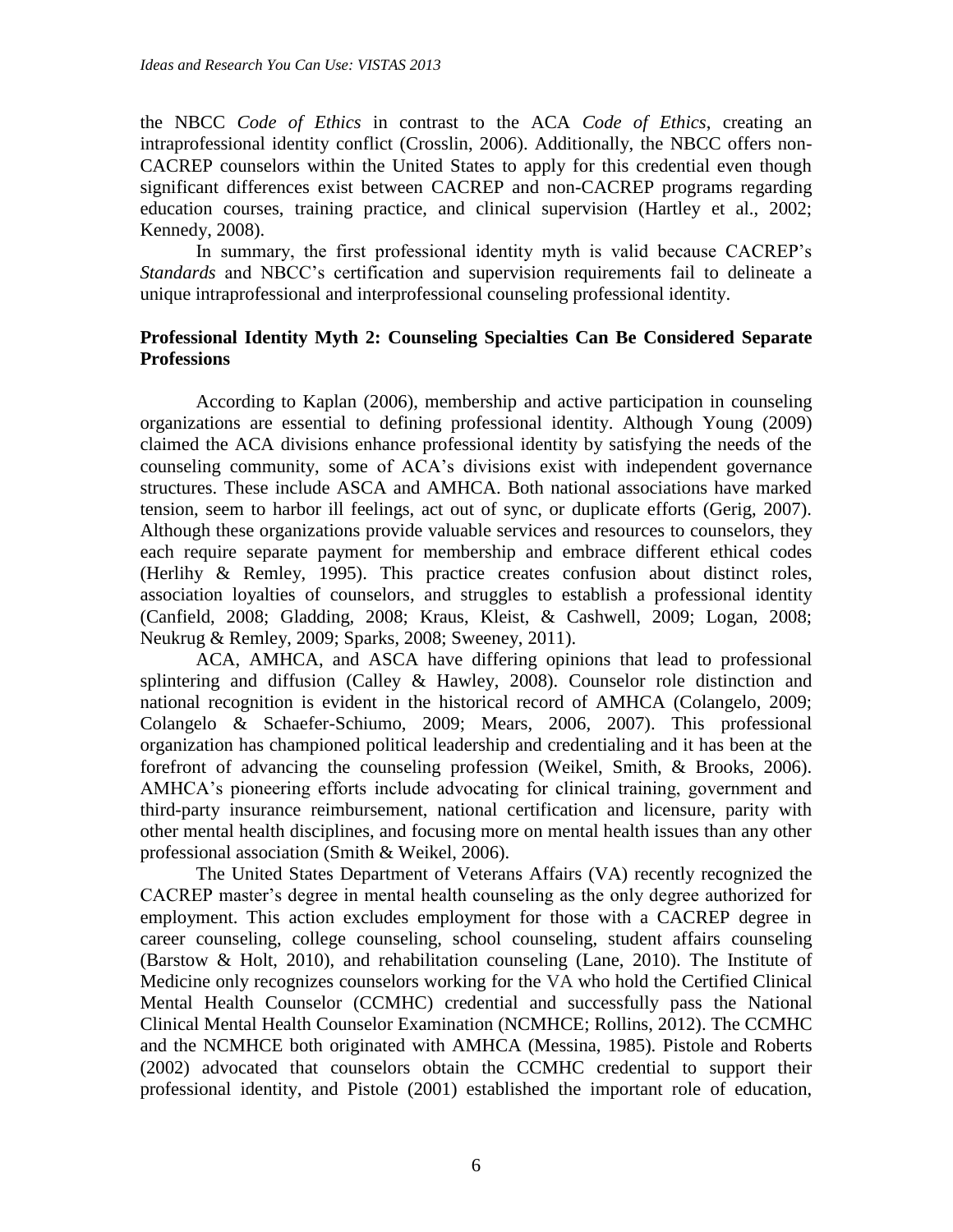identity, and differentiation in the establishment of the CCMHC from other counseling specializations. Developed by AMHCA, the CCMHC is a distinct counseling profession with its own ethical code, educational curricula, supervision expectations, and licensure examination (AMHCA, 2012; Colangelo & Schaefer-Schiumo, 2009; Lopez-Baez, & Barclay, 2012; Messina, 1985; Palmo, 2006; Pistole, 2001). Nonetheless, obtainment of this credential requires the prerequisite NCC credential, indicating that the core identity is mental health counseling as a specialty within counseling, not a distinct profession (Pistole & Roberts, 2002).

Regarding the ASCA, Canfield (2008) noted this association ascribes to a different notion of professional identity that advocates for multiple professions of counseling rather than a single profession with multiple specializations. He discussed how the ASCA's position conflicts with the single profession model championed by the ACA. Two years later, the ACA, the ACES, the NBCC, and the CACREP leadership met with the ASCA leadership to discuss the *Principles for Unifying and Strengthening the Profession*, as part of the 20/20 initiative (Kraus et al., 2009). Association members discussed concerns regarding the ASCA's stance that school counseling is a separate profession. Discussion also included the ASCA's development of separate accreditation standards outside of the CACREP that lead to divisiveness and confusion within the profession and among the public. Canfield (2008) commented that ASCA is not concerned with the issue of professional identity and operates independently from ACA (Gysbers, 2004; Schneider, 2009; Webber & Mascari, 2006). In 2009, ASCA president, Jim Bierma, affirmed the position that counseling is not a single profession and ASCA refused to accept the 20/20 definition of counseling (Kaplan & Gladding, 2011).

In summary, the second professional identity myth is valid because counseling specialties create distinct professions and fragment a unified occupation via intraprofessional identity diffusion, conflicting philosophies, differing professional association governance structure, and confusing member loyalties.

#### **Professional Identity Myth 3: Licensure Defines the Profession of Counseling**

According to Kaplan (2006), not all professional counselors need to be licensed because not all of them diagnose mental illness, requiring public protection and oversight. In fact, the Center for Credentialing & Education (2011) found no differences in job tasks between licensed counselors and non-state licensed counselors. Yet, AASCB recognized the lack of counselor licensing portability and conflicting state licensing titles fragment the profession (Rollins, 2007, 2012; Rudow, 2011). Hartley et al. (2002), Kennedy (2006), and Mascari (2009) concurred with this observation. If Kaplan's statement is correct, the purpose of the 20/20 initiative is invalid and the ACA's and the NBCC's effort to obtain licensure in all 50 of the United States is impractical (Littmann, 2011; Long & McCaskill, 2010). Kaplan's claim opposes the ACA licensure and certification updates (ACA, 2010a), the ACA milestones (ACA, 2010b), statistics that compares state licensure rates of counselors (ACA, 2011), the ACA Governing Council positions (Lane, 2010), and the ACA's model legislation for professional counselors (Glosoff, Benshoff, Hosie, & Maki, 1995). Recently, Kaplan acknowledged that disparate licensure titles necessitate the 20/20 initiative to improve public perception and advocating for professional issues to promote one licensure title across the different states (Kaplan &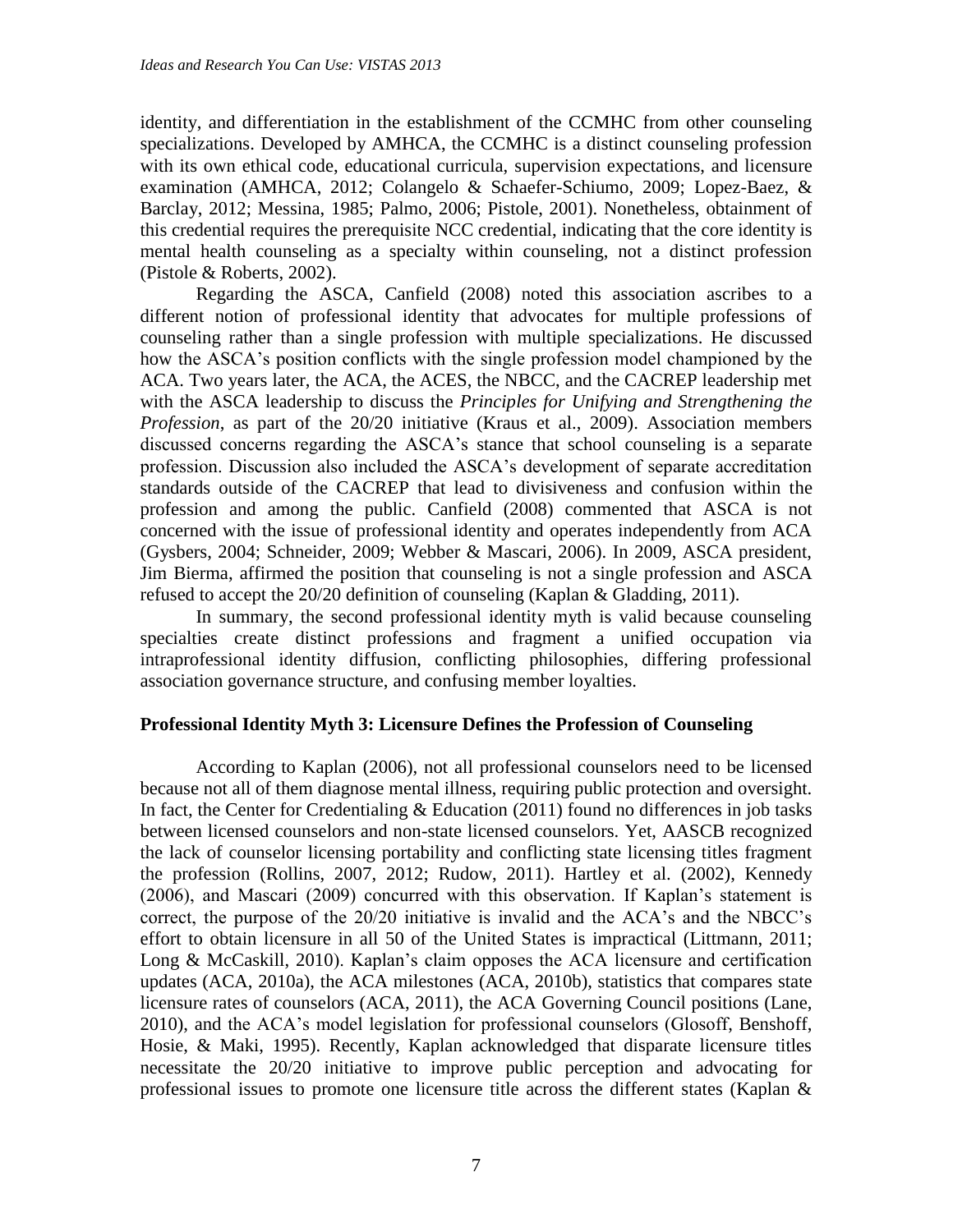Gladding, 2011). Finally, Kaplan's (2006) position contradicts opinions and research that counselor licensure is a significant hallmark of professional identity (Calley & Hawley, 2008; Daniels, 2002; Hodges, 2011; Lane, 2010; Leahy, Rak, & Zanskas, 2009; Locke, 2012; Long & McCaskill, 2010; Mellin, Hunt, & Nichols, 2011; Puglia, 2009; Rollins, 2012).

Some counseling scholars observed that counselor licensure detracts from unifying the profession (Chronister, Chou, & Chan, 2009) and others commented that licensure law differences create professional identity confusion for the public and counselors (Daniels, 2002; Kennedy, 2008; Linde, 2010; Tarvydas & Hartley, 2009). This is especially applicable when graduates of master's level psychology programs obtain licensure as counselors, further distorting counselor professional identity and confusing the public (Hartley et al., 2002; Remley & Herlihy, 2009). Regardless, Kaplan's (2006) position contradicts CACREP's (2009) *Standards* that contain requirements for education in licensure and the effects of public policy within the Professional Identity common core curriculum. The VA requirement that a counselor is licensed within two years of date of appointment to retain employment signifies the relationship between licensure and professional identity (Barstow & Holt, 2010).

In summary, the third professional identity myth is valid because national licensure efforts from ACA and AASCB are critical to counselor professional identity, parity with other licensed mental health professions, counseling job opportunities, and third-party vendor recognition.

# **Professional Identity Myth 4: Counseling's Historical Roots Are Passé and Get in the Way of Moving Forward**

According to Kaplan (2006) and other counseling scholars (Granello & Young, 2012; Myers, Sweeney, & Witmer, 2000; Skovholt, Hage, Kachgal, & Gama, 2007; Sweeney, 2011), career development is what sets counselors apart from closely related mental health professionals. Lichtenberg and Goodyear (2004) and Romano and Kachgal (2004) claimed career development makes counseling psychology substantially distinct from professional counseling because of professional counseling's historical origins with K-12 education. Whiston (2004) argued that counseling psychology has produced the most significant contributions to career development out of all the closely related mental health professions, including professional counseling. McGlothlin and Davis (2004) found in a study that mental health counselors, school counselors, and counselor educators ranked the CACREP common core of career development as seventh most beneficial out of the eight common core curriculum (with mental health counselors perceiving this domain as the least beneficial to clinical practice).

These attitudes may explain why Erford et al. (2011) found that *Journal of Counseling & Development* (*JCD*) publication patterns on career development declined from 12.4% in 1994 to 2.5% in 2009 and possibly why Helwig and Schmidt (2011) found that ACA convention programming between 1977 to 2008 departed significantly from the profession's original roots of career development. These trends may also reflect the journal name changes from *National Vocational Guidance Bulletin* and *The Personnel and Guidance Journal* to the *Journal of Counseling & Development*, and the association's name change from the American Personnel and Guidance Association to the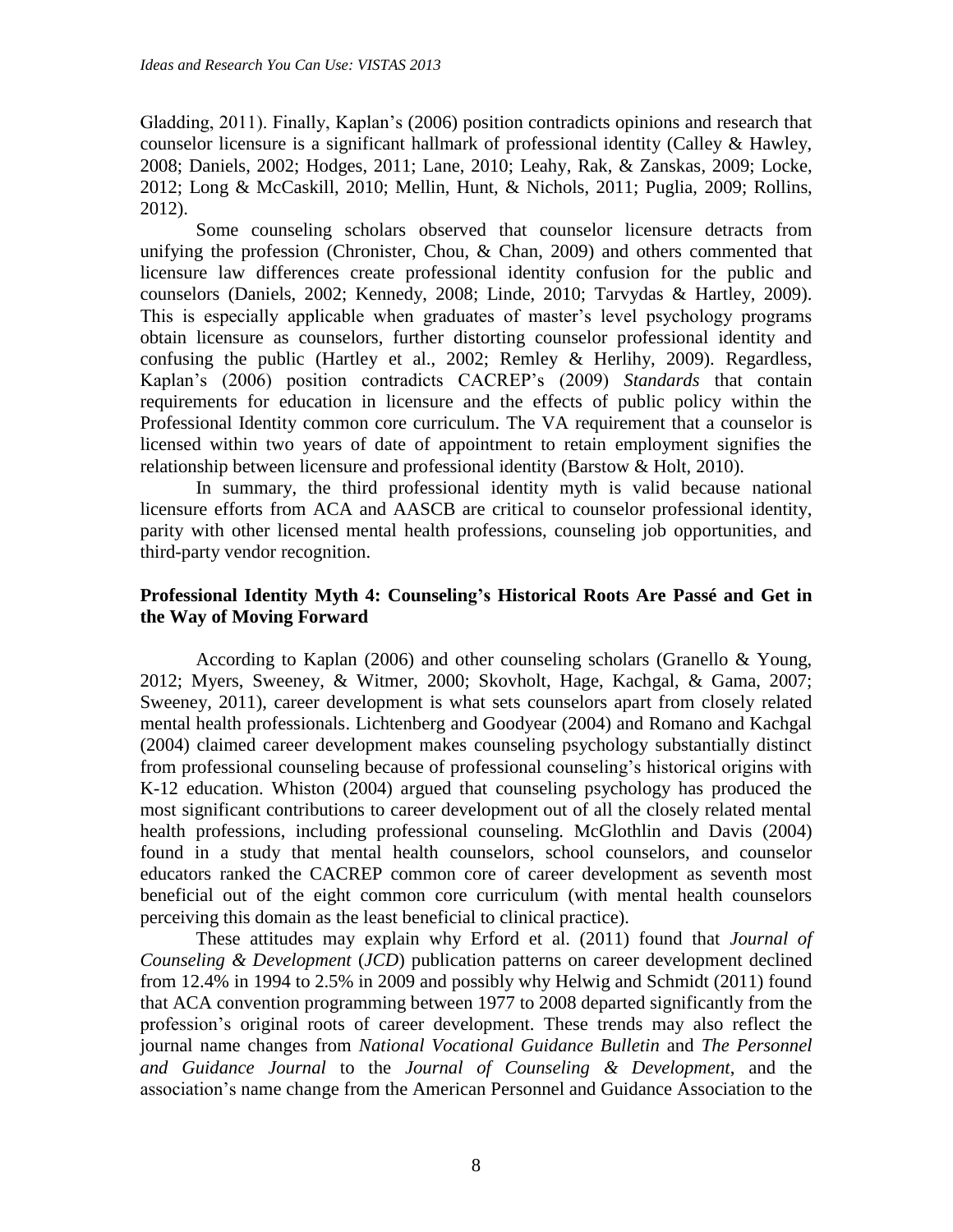American Counseling Association (Young, 2009), indicating a movement away from career development and vocational guidance as a counseling specialty.

In summary, the fourth professional identity myth is valid because the historical origin of career development is no longer as valued by the counseling profession which is becoming more focused on clinical issues (Helwig & Schmidt, 2011). Most important, counseling psychology contains a stronger career development history compared to professional counseling.

# **Implications and Recommendations**

The counseling profession is experiencing an identity crisis as the profession passes through Erikson's adolescent stage of development and asks, "Who are we?" (Hendricks, 2008; Lopez-Baez & Barclay, 2012) and "How does our identity converge with and diverge from that of other mental health professionals?" (Myers et al., 2002, p. 399). The counselor professional identity crisis creates impaired state licensure portability, government and insurance reimbursement challenges, blurred marketplace recognition, and disjointed advocacy efforts (Cashwell, 2010). Unless this crisis is resolved, the occupation may fail to establish a niche in the marketplace and thus become relegated to unprofessional status through social role confusion, lack of marketable distinctiveness, an unattractive public image, and restrictive legislative efforts (Evans, 2008; Rollins, 2006, 2007, 2012). We applaud the 20/20 efforts and invite the collective counseling community to join together to promote a unified profession. Further unification endeavors may include the following:

- 1. The counseling profession needs one unified code of ethics that explicitly outlines counselor roles for all work settings and clients served to avoid difficulties with legal enforcement, misunderstanding for consumers, and confusion for professionals (Herlihy & Remley, 1995; Legget & Roaten, 2009). ACA should work collaboratively with all counseling divisions, including the independent affiliated associations of ASCA and AMHCA, to collapse all specialty codes of ethics into one unified document. This action would mirror the profession of psychology that has one code of ethics despite having 56 divisions, or specialties; and this would be congruent with the marriage and family therapy and social work professions which each has one code of ethics.
- 2. CACREP should collapse all the entry-level master's degree specializations of addiction counseling, career counseling, clinical mental health counseling, marriage/couple/family counseling, school counseling, and student affairs and college counseling into one unified accreditation of PROFESSIONAL COUNSELING (MacCluskie, 2011; Remley & Herlihy, 2009). This move would mimic the psychology profession that has unified graduate level education and training for clinical psychology, counseling psychology, and school psychology specializations. In the spirit of Locke (2012), CACREP should offer specialization standards within the Professional Practice section of the doctoral counselor education and supervision standards.
- 3. The 20/20 should modify the definition of counseling to include the words *growth* and *development* (Guindon, 2010; King, 2012). In the words of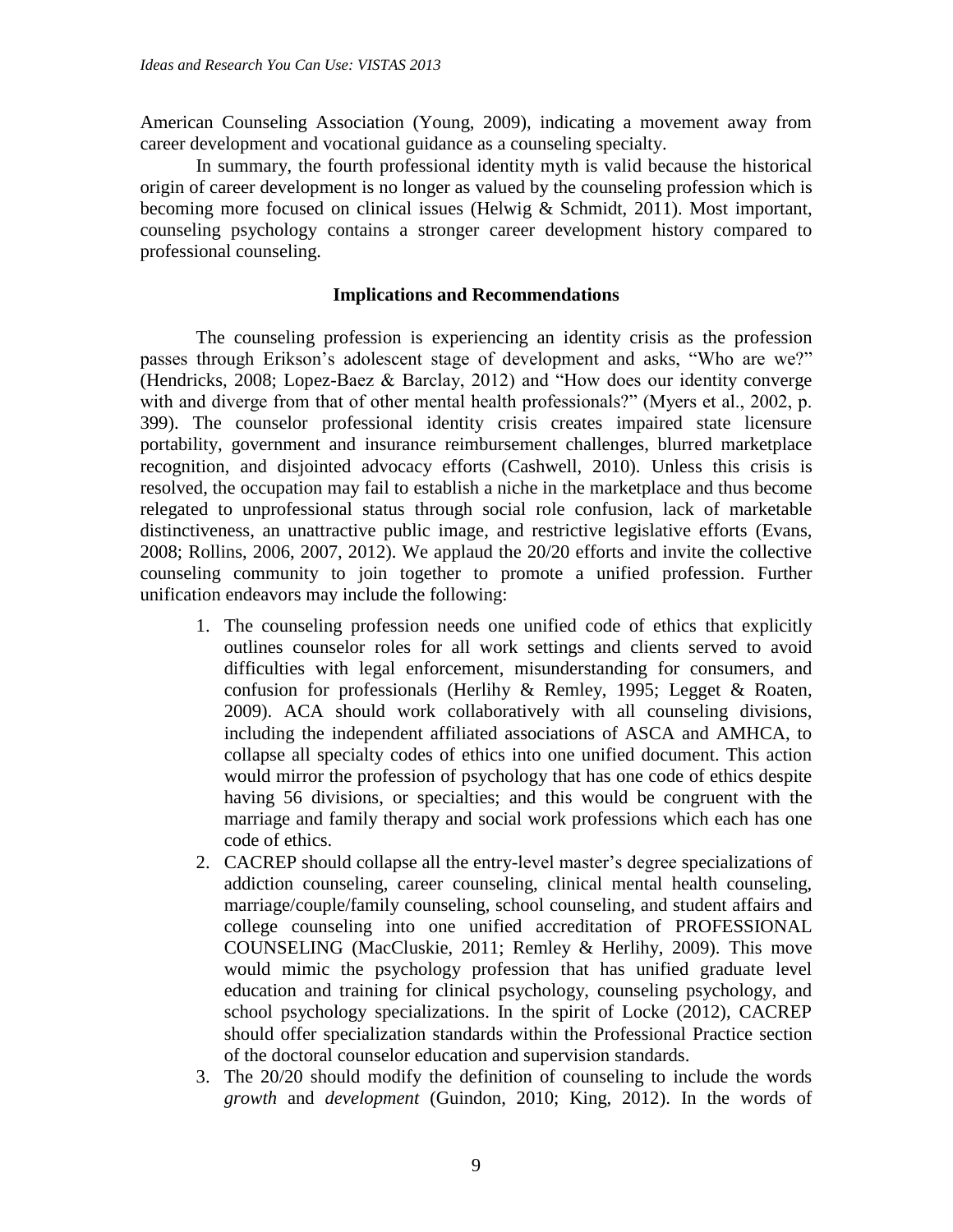Eriksen and Kress (2006), "developmental perspectives offer hope because client problems or positions are not permanent; instead, change and growth are continuous and always possible" (p. 205). This change to the counseling definition would align with the ACA (2005) *Code of Ethics*: "ACA members are dedicated to the enhancement of human development throughout the life span" (p. 3).

4. NBCC and CACREP should change their certification and accreditation standards to require clinical supervisors of counselors-in-training who display a pure counselor identity, thus restricting clinical supervision of professional counselors from psychiatrists, psychologists, marriage and family therapists, and social workers. Clinical supervision reciprocity does not exist with these closely related professions and closing the door to other professions would help to establish professional counseling's independence and distinctiveness among the helping professions (King, 2009).

Our hope is by critiquing of the 20/20 definition of counseling, validating the counseling professional identity myths, and proposing recommendations, counselors and educators will be further motivated to unify the counseling profession.

#### **References**

- Altekruse, M. K., Harris, H. L., & Brandt, M. A. (2001). *The role of the professional counselor in the 21st century*. Denver, CO: Love.
- American Counseling Association. (1997, Summer). *ACA governing council minutes* Alexandria, VA: Author.
- American Counseling Association. (2005). *Code of ethics and standards of practice*. Alexandria, VA: Author.
- American Counseling Association. (2010a). *Licensure and certification*. Retrieved from http://www.counseling.org/Counselors/LicensureAndCert.aspx
- American Counseling Association. (2010b). *ACA milestones*. Retrieved from http://www.counseling.org/AboutUs/OurHistory/TP/Milestones/CT2.aspx.
- American Counseling Association. (2011). *2010 Statistics on mental health professions*. Retrieved from http://www.counseling.org/PublicPolicy/PDF/ Mental\_Health\_Professions%20\_Statistics\_2011.pdf
- American Mental Health Counselors Association. (2012). *Why use a mental health counselor*? Retrieved from http://www.amhca.org/public\_resources/ why\_use\_a\_mental\_health\_counselor.aspx
- Barstow, S., & Holt, D. (2010, November). Veterans Affairs establishes new counselor position standards. *Counseling Today, 53*(5), 10.
- Calley, N., & Hawley, L. (2008). The professional identity of counselor educators. *The Clinical Supervisor*, *27*(1), 3-16. doi:10.1080/07325220802221454
- Canfield, B. (2008, March). The vital role of school counselors in the counseling profession. *Counseling Today, 50*(9), 5, 38.
- Cashwell, C. S. (2010, May). Maturation of a profession. *Counseling Today, 52*(11), 58-59.
- Center for Credentialing & Education. (2011). A national job analysis of the professional counselor. Greensboro, NC: Author.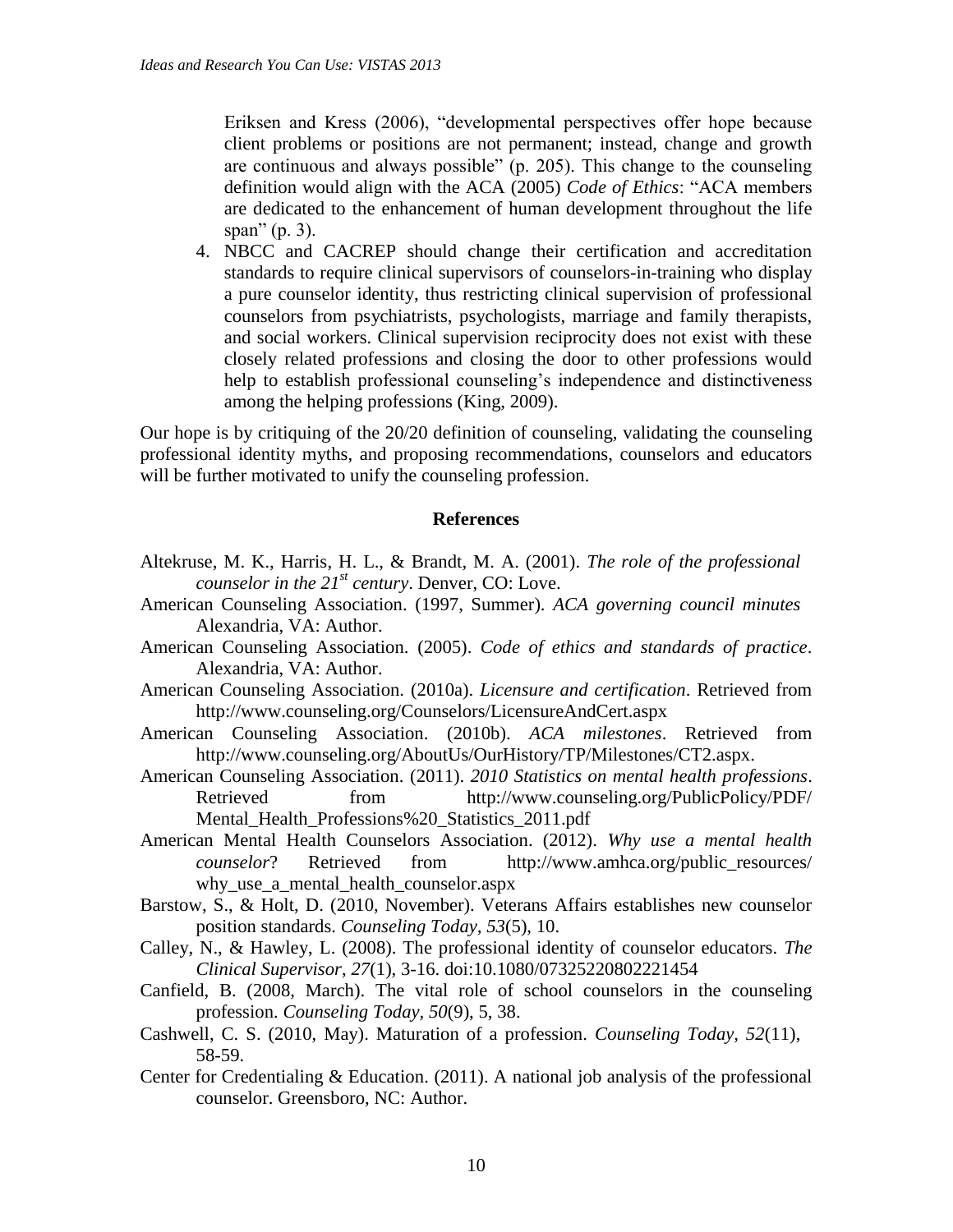- Chronister, J., Chou, C. C., & Chan, F. (2009). The roles and functions of professional counselors. In I. Marini & M. A. Stebenicki (Eds.), *The professional counselor's desk reference* (pp. 15-25). New York, NY: Springer Publishing.
- Colangelo, J. J. (2009). The American Mental Health Counselors Association: Reflection on 30 historic years. *Journal of Counseling & Development*, *87*(2), 234.
- Colangelo, J., & Schaefer-Schiumo, K. (2009). American Mental Health Counselors Association. In American Counseling Association (Ed.), *The ACA encyclopedia of counseling* (pp. 21-23). Alexandria, VA: American Counseling Association.
- Council for Accreditation of Counseling and Related Educational Programs. (2009). *CACREP Accreditation Manual*. Alexandria, VA: Author.
- Crethar, H. C., Rivera, E., & Nash, S. (2008). In search of common threads: Linking multicultural, feminist, and social justice counseling paradigms. *Journal of Counseling & Development*, *86*(3), 269-278. doi:10.1002/j.1556- 6678.2008.tb00509.x
- Crosslin, S. L. (2006). *School counselors' perceptions of professional identity and role conflict* (Doctoral dissertation). Available from ProQuest Dissertations and Theses database. (UMI No. 3251229)
- Cummins, D. (2009). *The role of practicum and intern supervisees in professional identity development*. University of New Orleans. Available from ProQuest Dissertations and Theses database. (UMI No. 3361216)
- Daniels, L. G. (2002). The relationship between counselor licensure and aspects of empowerment. *Journal of Mental Health Counseling*, *24*(3), 213-223.
- Emerson, C. H. (2010). *Counselor professional identity: Construction and validation of the counselor professional identity measure.* ProQuest Dissertations and Theses database. (UMI No. 3403686)
- Erford, B. T., Miller, E. M., Schien, H., McDonald, A., Ludwig, L., & Leishear, K. (2011). Journal of Counseling & Development publication patterns: Author and article characteristics from 1994 to 2009. *Journal of Counseling & Development*, *68*(5), 485-490.
- Eriksen, K., & Kress, V. (2006). The DSM and the professional counseling identity: Bridging the gap. *Journal of Mental Health Counseling*, *28*(3), 202-217.
- Evans, M. C. (2008, October). Getting to know the candidates. *Counseling Today, 51*(5), 39-41.
- Everett, C. (1990). The field of Marital and Family Therapy. *Journal of Counseling & Development*, *68*(5), 498. doi:10.1002/j.1556-6676.1990.tb01397.x
- Feldman, R. S. (2008). *Development across the lifespan* (5th ed.). Upper Saddle River, NJ: Pearson Prentice Hall.
- Fong, M. (1990). Mental health counseling: The essence of professional counseling. *Counselor Education and Supervision*, *30*(2), 106-113.
- Gale, A., & Austin, B. (2003). Professionalism's challenges to professional counselors' collective identity. *Journal of Counseling & Development*, *81*(1), 3-10. doi:10.1002/j.1556-6678.2003.tb00219.x
- Gaskell, S., & Leadbetter, J. (2009). Educational psychologists and multi-agency working: Exploring professional identity. *Educational Psychology in Practice*, *25*(2), 97-111. doi:10.1080/02667360902905031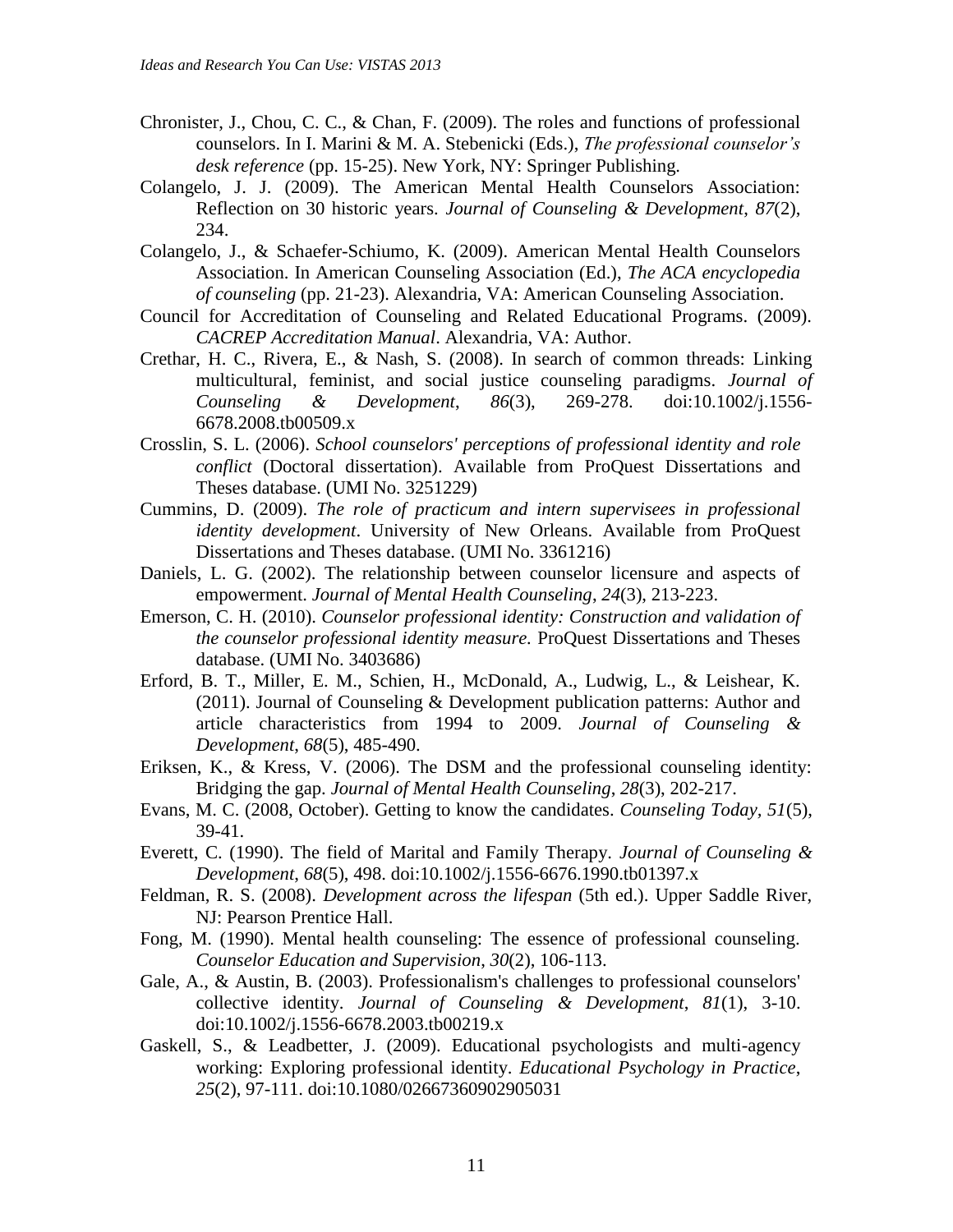- Gerig, M. S. (2007). *Foundations for mental health and community counseling: An introduction to the profession*. Upper Saddle River, NJ: Prentice Hall.
- Gibson, D. M, Dollarhide, C. T., & Moss, J. M. (2010). Professional identity development: A grounded theory of transformational tasks of new counselors. *Counselor Education and Supervision, 50*(1), 21-37. doi:10.1002/j.1556- 6978.2010.tb00106.x
- Gillig, S. E., & White, M. L. (2009, Spring). Professional counseling: Definition by preparation. *Exemplar, 24*(1), 6-7, 14.
- Gladding, S. T. (2008). *Counseling: A comprehensive profession* (6th ed.). Upper Saddle River, NJ: Prentice Hall.
- Glosoff, H., Benshoff, J., Hosie, T., & Maki, D. (1995). The 1994 ACA model legislation for licensed professional counselors. *Journal of Counseling & Development*, *74*(2), 209-220. doi:10.1002/j.1556-6676.1995.tb01853.x
- Granello, D. H., & Young, M. E. (2012). *Counseling today: Foundations of professional identity*. Upper Saddle River, NJ: Pearson Education, Inc.
- Guindon, M. H. (2010). *A counseling primer: An introduction to the profession*. New York, NY: Routlege.
- Gysbers, N. C. (2004). Counseling psychology and school counseling partnership: Overlooked? Underutilized? But needed! *The Counseling Psychologist*, *32*(2), 245-252. doi:10.1177/0011000003261355
- Hansen, J. T. (2010). Consequences of the postmodernist vision: Diversity as the guiding value for the counseling profession. *Journal of Counseling & Development*, *88*(1), 101-107. doi:10.1002/j.1556-6678.2010.tb00156.x
- Hartley, D., Ziller, E. C., Lambert, D., Loux, S. L., & Bird, D. C. (2002). State licensure laws and the mental health professions: Implications for the rural mental health workforce. Retrieved from http://muskie.usm.maine.edu/Publications/ rural/wp29.pdf.
- Helwig, A. A., & Schmidt, L. L. (2011). Content analysis of 32 years of American Counseling Association convention programs. *Journal of Counseling & Development*, *89*(2), 148-153. doi:10.1002/j.1556-6678.2011.tb00072.x
- Hendricks, C. (2008). Introduction: Who are we? The role of ethics in shaping counselor identity. *The Family Journal*, *16*(3), 258-260. doi:10.1177/1066480708317725
- Hennessey, M. (2001). What is rehabilitation counseling?: A student's perspective on professional identity. *Work: Journal of Prevention, Assessment & Rehabilitation*, *17*(2), 151-156.
- Herlihy, B., & Remley, T., Jr. (1995). Unified ethical standards: A challenge for professionalism. *Journal of Counseling & Development*, *74*(2), 130-133. doi:10.1002/j.1556-6676.1995.tb01836.x
- Hock, C. M. (2008, July). What is the single most important issue you see facing the counseling profession over the next decade? *Counseling Today, 49*(12), 51-52.
- Hodges, S. (2011). *The counseling practicum and internship manual: A resource for graduate counseling programs*. New York, NY: Springer Publishing Company.
- Kaplan, D. (2006, June). The top four myths that surround counselor identity. *Counseling Today, 48*(12), 40.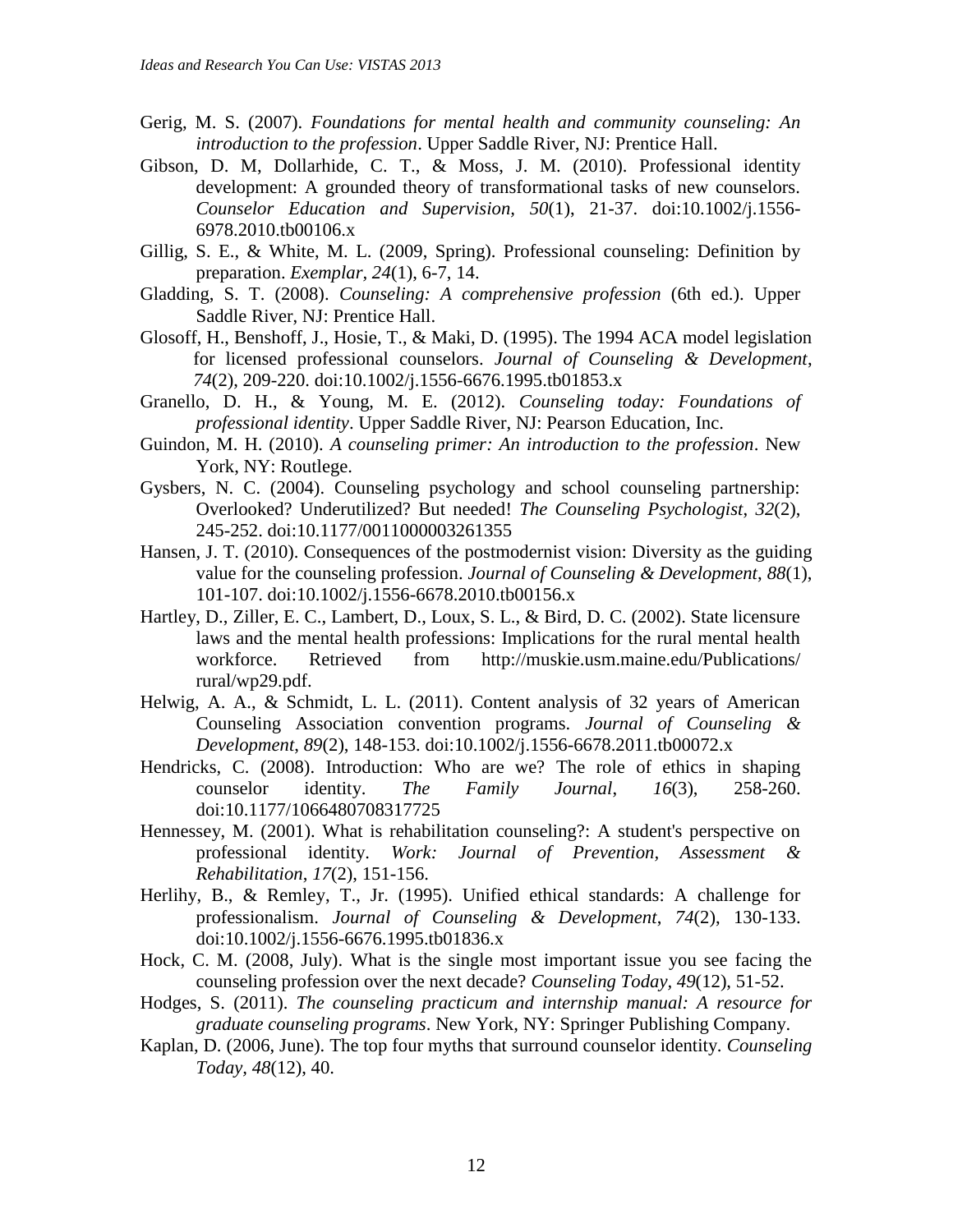- Kaplan, D. M., & Gladding, S. T. (2011). A vision for the future of counseling: The 20/20 principles for unifying and strengthening the profession. *Journal of Counseling & Development, 89*(3), 367-372. doi:10.1002/j.1556- 6678.2011.tb00101.x
- Kennedy, A. (2006, December). Coming into focus*. Counseling Today, 49*(6), 1, 16.
- Kennedy, A. (2007, November). CORE, CACREP merger falls short. *Counseling Today, 50*(5), 16-17.
- Kennedy, A. (2008, November). Next step taken in shaping profession's future*. Counseling Today, 51*(5), 40-44.
- King, J. H. (2009, September). Counseling or related professions. *Counseling Today, 52*(3), 59.
- King, J. H. (2010, June). Are professional counselors becoming social workers? *Counseling Today, 52*(12), 51.
- King, J. H. (2012). *How ethical codes define counselor professional identity* (Capella University). ProQuest Dissertations and Theses database. (UMI No. 3505737)
- Kleist, D. M. (2008, November). Job numbers further blur line between counselors, MFTs. *Counseling Today, 51*(5), 8.
- Kraus, K, Kleist, D., & Cashwell, C. (2009, September). Professional identity: ACES, CACREP, NBCC share concerns with ASCA. *Counseling Today, 52*(3), 60-61.
- Lane, F. J. (2010, December). Wouldn't it be nice? *Counseling Today, 53*(6), 52-54.
- Leahy, M. J., Rak, E., & Zanskas, S. A. (2009). A brief history of counseling and specialty areas of practice. In I. Marini & M. A. Stebenicki (Eds.), *The professional counselor's desk reference* (pp. 3-13). New York, NY: Springer Publishing.
- Legget, E. S., & Roaten, G. K. (2009). Key legal issues in professional identity and ethics. In American Counseling Association (Ed.), *The ACA encyclopedia of counseling* (pp. 413-414). Alexandria, VA: American Counseling Association.
- Lichtenberg, J., & Goodyear, R. (2004). Back to school for counseling psychology? A response to Romano and Kachgal. *The Counseling Psychologist*, *32*(2), 286-291. doi:10.1177/0011000003261367
- Linde, L. E. (2008). 20/20 Vision for the future of counseling committee report. Retrieved from http://associationdatabase.com/aws/AASCB/asset\_manager /get\_file/37439
- Linde, L. E. (2010, May). Counseling is…*Counseling Today, 52*(11), 5, 37.
- Littmann, K. (2011). Licensure: Reflections from Dr. Thomas Clawson, President and CEO of the National Board for Certified Counselors. *Spectrum, 71*(1), 12-16.
- Locke, D. W. (2011, December). 20/20 and beyond. *Counseling Today, 54*(6), 5,103.
- Locke, D. W. (2012, April). A critical time. *Counseling Today, 54*(10), 5.
- Logan, C. R. (2008, November). We the people….*Counseling Today, 51*(5), 5.
- Long, J. A., & McCaskill, K. (2010, December). The purpose and benefits of national certification. *Counseling Today, 53*(6), 104-105.
- Lopez-Baez, S. I., & Barclay, L. (2012, March). Who are we? Promoting the clinical mental health counselor identity. Paper presented at the meeting of the American Counseling Association, San Francisco, CA.
- MacCluskie, K. C. (2011). Commentary on freedom, or, maybe integration is not just for counseling anymore. *Counselor Education & Supervision, 50*(6), 393-401.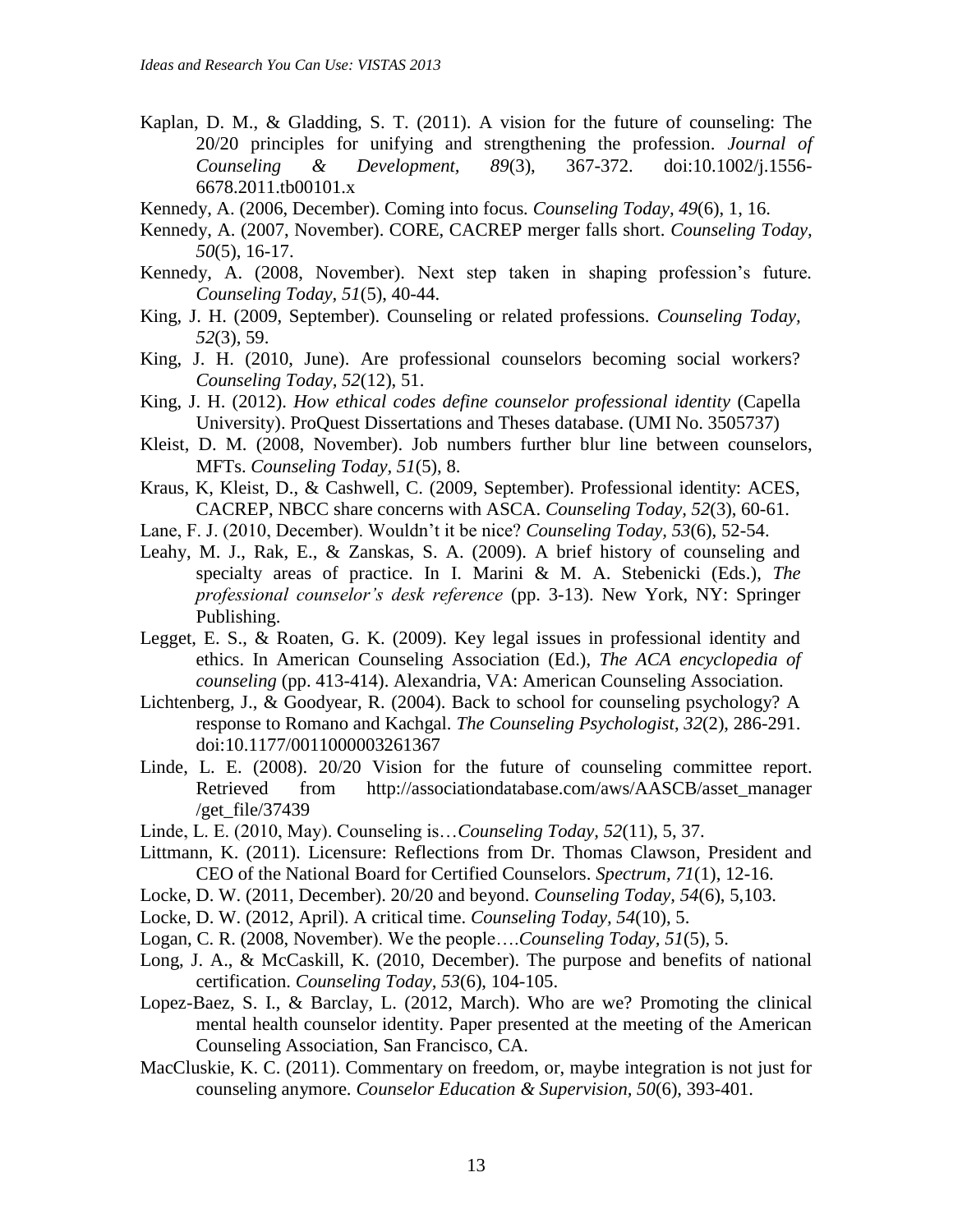- Mascari, J. B. (2009). American Association of State Counseling Boards. In American Counseling Association (Ed.), *The ACA encyclopedia of counseling* (pp. 16-17). Alexandria, VA: American Counseling Association.
- McGlothlin, J. M., & Davis, T. E. (2004). Perceived benefit of CACREP (2001) core curriculum standards. *Counselor Education and Supervision*, *43*(4), 274-285. doi:10.1002/j.1556-6978.2004.tb01852.x
- Mears, G. (2006). American Mental Health Counselors Association: Taking the profession into the  $21<sup>st</sup>$  century. In A. J. Palmo, W. J. Weikel, & D. P. Boros (Eds.), *Foundations of mental health counseling* (3rd ed.; pp. 49-54). Springfield, IL: Thomas.
- Mears, G. (2007). The president's say. *The Advocate, 30*(5), 2.
- Mellin, E. A., Hunt, B., & Nichols, L. M. (2011). Counselor professional identity: Findings and implications for counseling and interprofessional collaboration. *Journal of Counseling & Development*, *89*(2), 140-147. doi:10.1002/j.1556- 6678.2011.tb00071.x
- Messina, J. (1985). The National Academy of Certified Clinical Mental Health Counselors: Creating a new professional identity. *Journal of Counseling & Development*, *63*(10), 607-608. doi:10.1002/j.1556-6676.1985.tb00640.x
- Myers, J. E., & Sweeney, T. J. (2008). Wellness counseling: The evidence base for practice. *Journal of Counseling & Development*, *86*(4), 482-493. doi:10.1002/j.1556-6678.2008.tb00536.x
- Myers, J. E., Sweeney, T. J., & Witmer, J. (2000). The Wheel of Wellness counseling for wellness: A holistic model for treatment planning. *Journal of Counseling & Development*, *78*(3), 251-266. doi:10.1002/j.1556-6676.2000.tb01906.x
- Myers, J., Sweeney, T., & White, V. (2002). Advocacy for counseling and counselors: A professional imperative. *Journal of Counseling & Development*, *80*(4), 394. doi:10.1002/j.1556-6678.2002.tb00205.x
- Neukrug, E. & Remley, T. P. (2009). Key historical events in professional identity and ethics. In American Counseling Association (Ed.), *The ACA encyclopedia of counseling* (pp. 411-413). Alexandria, VA: American Counseling Association.
- Palmo, A. J. (1986). Professional identity of the mental health counselor. In A. J. Palmo & W. J. Weikel (Eds.), *Foundations of mental health counseling* (pp. 39-56). Springfield, IL: Thomas.
- Palmo, A. J. (1990). Mental health counseling: Definitely a profession unto itself. *Counselor Education and Supervision*, *30*(2), 114-119. doi:10.1002/j.1556- 6978.1990.tb01188.x
- Palmo, A. J. (1996). Professional identity of the mental health *counsel*or. In W. J. Weikel & A. J. Palmo (Eds.), *Foundations of mental health counseling* (2nd ed.) (pp. 51- 72). Springfield, IL: Thomas.
- Palmo, A. J. (2006). Professional identity of the mental health counselor. In A. J. Palmo, W. J. Weikel, & D. P. Boros (Eds.), *Foundations of mental health counseling* (3rd ed.) (pp. 30-48). Springfield, IL: Thomas.
- Patterson, J. (2009). Professional identity and the future of rehabilitation counseling. *Rehabilitation Counseling Bulletin*, *52*(2), 129-132. doi: 10.1177/ 0034355208323949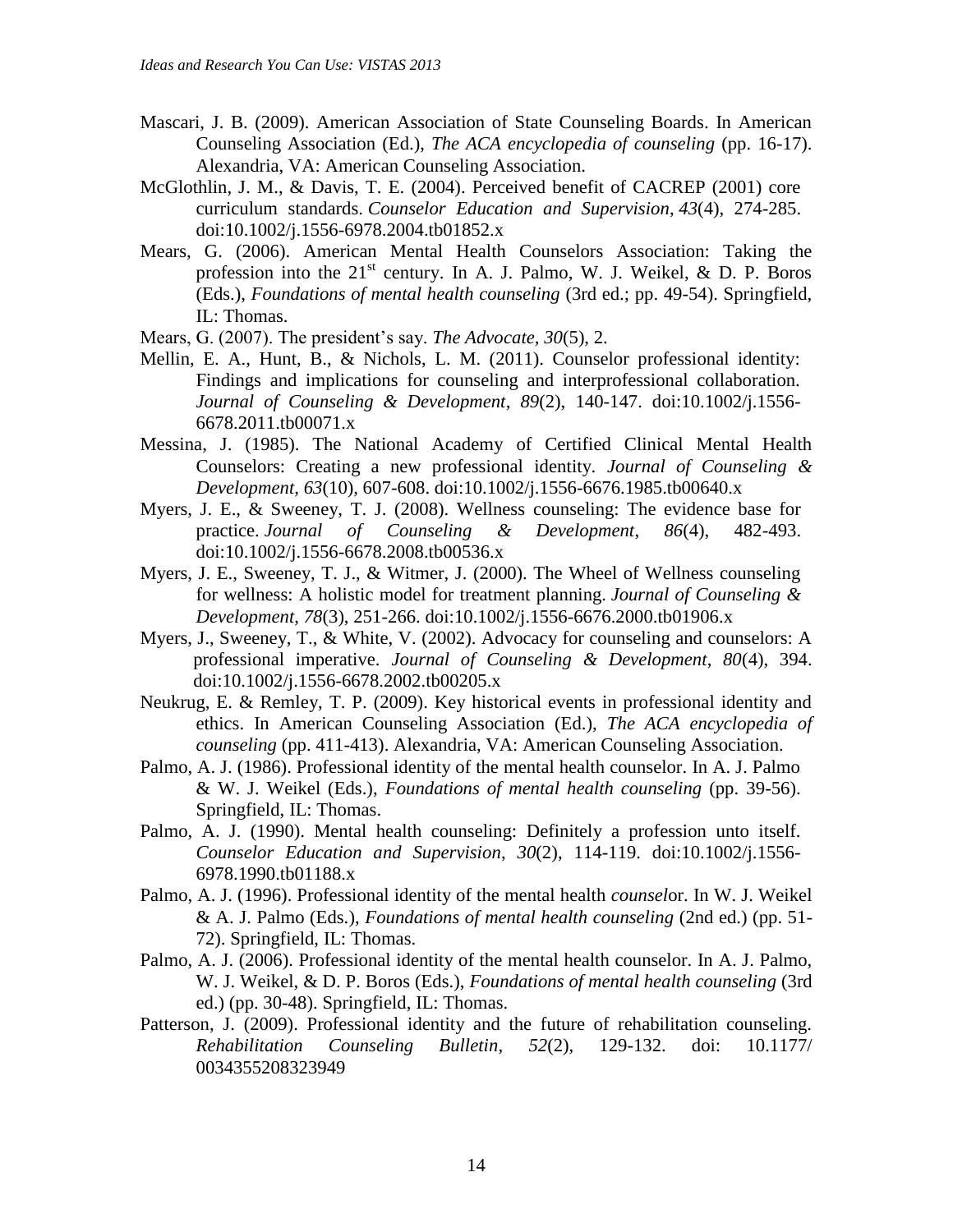- Pistole, M. C. (2001). Mental health counseling: Identity and distinctiveness. ERIC/CASS Digest. Retrieved from [http://www.ericdigests.org/2002-4/mental](http://www.ericdigests.org/2002-4/mental-health.html)[health.html](http://www.ericdigests.org/2002-4/mental-health.html)
- Pistole, M., & Roberts, A. (2002). Mental health counseling: Toward resolving identity confusions. *Journal of Mental Health Counseling*, *24*(1), 1-19.
- Puglia, B. (2009). *The professional identity of counseling students in master's level CACREP accredited programs.* Old Dominion University. ProQuest Dissertations and Theses database. (UMI No. 3324071)
- Ratts, M. J. (2011). Multiculturalism and social justice: Two sides of the same coin. *Journal of Multicultural Counseling & Development, 39*(1), 24-37. doi:10.1002/j.2161-1912.2011.tb00137.x
- Remley, T., & Herlihy, B. (2009). *Ethical, legal, and professional issues in counseling* (3rd ed.). Upper Saddle River, NJ: Merrill.
- Resnick, R. (1997). A brief history of practice—expanded. *American Psychologist*, *52*(4), 463-468. doi: 10.1037/0003-066X.52.4.463
- Rollins, J. (2006, May). Counseling summit could shape profession's future. *Counseling Today, 48*(11), 1, 26-27.
- Rollins, J. (2007, June). 20/20 delegates start reaching consensus. *Counseling Today, 49*(12), 1, 26-29.
- Rollins, J. (2010, June). Making a definitive progress. *Counseling Today, 52*(12), 36-38.
- Rollins, J. (2012), July. Creating a common language. *Counseling Today, 55*(1), 44-46.
- Romano, J., & Kachgal, M. (2004). Counseling psychology and school counseling: An underutilized partnership. *The Counseling Psychologist*, *32*(2), 184-215. doi: 10.1177/0011000003261354
- Rudow, H. (2011, November). 20/20 delegates pushing toward licensure portability. *Counseling Today, 54*(5), 42-44.
- Schneider, S. (2009, December). Learning about strength, identity, unity from ASCA. *Counseling Today, 52*(6), 56-57.
- Skovholt, T., Hage, S., Kachgal, M., & Gama, E. (2007). An interview with Sunny Hansen: Pioneer and innovator in counseling and career development. *Journal of Counseling & Development*, *85*(2), 216-226. doi: 10.1002/j.1556- 6678.2007.tb00466.x
- Smith, H. B., & Weikel, W. J. (2006). Mental health counseling: The first thirty years and beyond. In A. J. Palmo, W. J. Weikel, & D. P. Boros (Eds.), *Foundations of mental health counseling* (3rd ed.; pp. 5-29). Springfield, IL: Thomas.
- Southern, S., Smith, R., & Oliver, M. (2005). Marriage and family counseling: Ethics in context. *The Family Journal*, *13*(4), 459-466. doi: 10.1177/1066480705278688
- Sparks, E. (2008, May). Column on school counselors earns large, varied response. *Counseling Today, 50*(11), 4.
- Stebnicki, M. (2009). A call for integral approaches in the professional identity of rehabilitation counseling: Three specialty areas, one profession. *Rehabilitation Counseling Bulletin*, *52*(2), 133-137. doi: 10.1177/0034355208324263
- Sweeney, T. (1995). Accreditation, credentialing, professionalization: The role of specialties. *Journal of Counseling & Development*, *74*(2), 117-125. doi: 10.1002/j.1556-6676.1995.tb01834.x